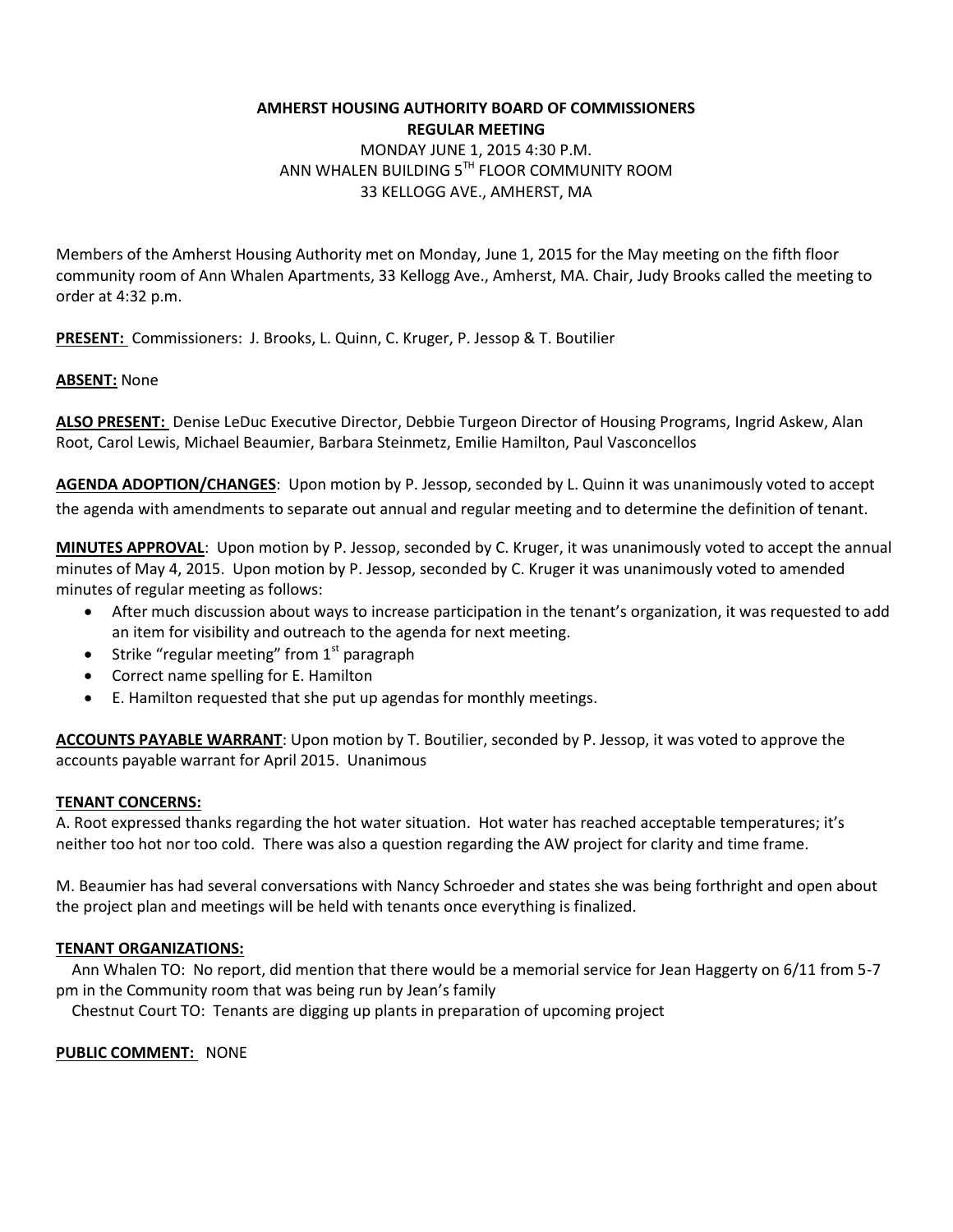**APPROVE LOW BIDDER FOR ANN WHALEN PROJECT:** Upon motion by P. Jessop, seconded by C. Kruger, it was voted to authorize the Executive Director to enter into a contract with Inglewood Development for renovation of AW project, kitchen and bathrooms in an amount not to exceed \$644,163. Unanimous

**APPROVE LOW BIDDER FOR JOHN NUTTING PROJECT:** Upon motion by P. Jessop, seconded by L. Quinn, it was voted to authorize the Executive Director to enter into a contract with Inglewood Development for John Nutting project in an amount not to exceed \$626,000 which would include a base bid in the amount of \$618,000 + Alt 1 \$8,000. Unanimous

**UPDATE ON AHA/FCRHRA FRAUD CASE:** D. LeDuc explained the status of the ongoing fraud case. House closing is scheduled for 5/29/2015. Attorney for Trust wanted parties to agree that they would take \$85,000 (\$66,000 to AHA with balance to FCRHRA) and put in a trust to give opportunity for any people scheduled to be part of will to appeal. If by December 15, 2015, if no appeal is made, monies would automatically be released to the Housing Authorities.

# **SECTION 8 FAMILY SELF SUFFICIENCY (FSS)/HOMEOWNERSHIP:**

P. Jessop heavily favors a program like this and supports homeownership program and would like to continue moving forward. C. Kruger commented that AHA is not qualified or able to do a homeownership program. However, AHA will need to have funded staff capacity or potentially contract out with another agency. L. Quinn commented that she would like to know what happened to prior FSS program. L. Quinn asked if CPA funds could be used for the homeownership program.

P. Jessop suggested a small sub-committee to meet with Executive Director and establish a time to meet.

T. Boutilier added further discussion that the FSS program is completely a separate program from homeownership.

**BOARD AND TENANTS- VISIBILITY AND OUTREACH:** L. Quinn asked for the status of the media intern to tape the AHA board meetings. C. Kruger suggested that the staff put an advertisement out again this year for an intern. T. Boutilier suggested going to residents and tenants to seek out an intern.

P. Jessop left meeting at 5:55 p.m.

**DEFINING TENANT**: C. Kruger commented that her understanding of a "tenant" refers to tenants in properties owned/managed by the AHA. Section 8 recipients do not have a lease agreement with AHA. T. Boutilier stated that HUD's definition of a tenant is accepting payments from AHA.

# **REVIEW OF UNIT VACANCIES:** Not reviewed

**DIRECTORS REPORT:** Included in Board packet D. LeDuc updated the board that the Housing Manager was leaving the AHA and taking on the E.D. role for the Palmer and Brimfield Housing Authorities. D. LeDuc handed out copies of the MASSNAHRO training schedule for Commissioners and advised that DHCD would be coming out with a training sometime in the futures, and the AHA would pay for these Commissioner trainings.

#### **CHAIR'S REPORT:** None

# **OTHER BUSINESS- NOT ANTICIPATED WITHIN 48 HOUR NOTICE:**

#### **PUBLIC COMMENT:** None

ADJOURN: There was discussion on the next board meeting. The next meeting would be the 4<sup>th</sup> Monday, June 22<sup>nd</sup>, and it was identified that it might not be good, the date of June  $23^{rd}$  was discussed and the board learned from an AW resident that the room was booked on Tuesday nights from 5:00 to 7:00 p.m. Further discussion occurred on whether